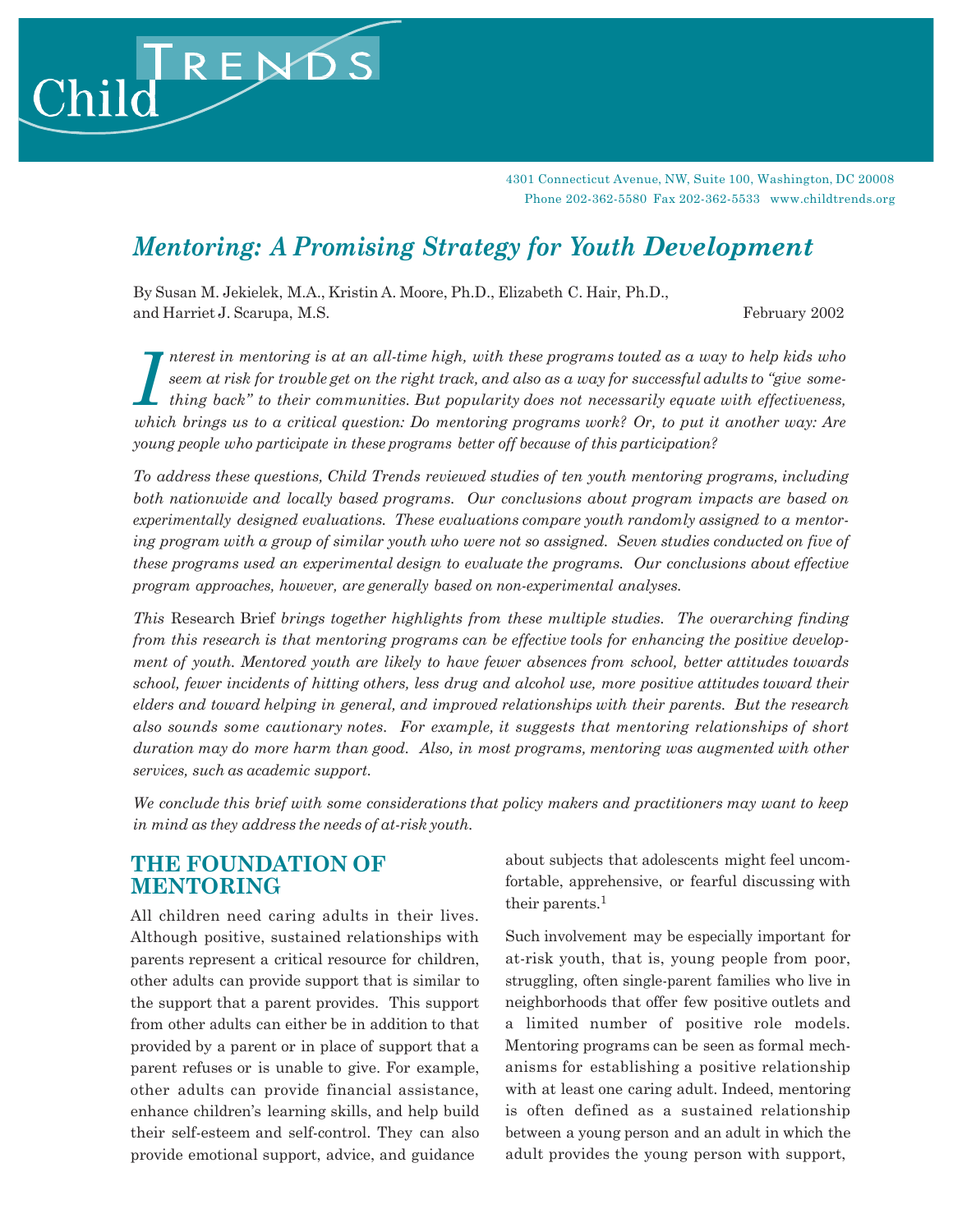guidance, and assistance.<sup>2</sup> The very foundation of mentoring is the idea that if caring, concerned adults are available to young people, youth will be more likely to become successful adults themselves.<sup>3</sup>

# **THE SCOPE OF MENTORING**

Although all mentoring programs aim to promote positive youth outcomes, they vary somewhat in their goals, emphasis, and structure. Some programs have broad youth development goals, while others focus more narrowly on improving academic performance, helping youth stay in school, preparing youth for a particular line of work, or reducing substance abuse and other anti-social behaviors. Some programs are unstructured; others are highly structured. The programs whose evaluations we reviewed run the gamut. (See accompanying box for brief descriptions of these programs.) These programs do have a lot in common, though. Most are community-based, in contrast to schoolbased, and most target an "at-risk" population.

Many of the evaluations of these programs were conducted by Public/Private Ventures. One was conducted by Manpower Demonstration Research Corporation, and another by Mathematica Policy Research, Inc. See *References* for complete citations for the program evaluations.

## **THE IMPACT OF MENTORING**

We drew from evaluations of these programs to assess the effects of mentoring in three major areas that are critical to young people's success in life: educational achievement; health and safety; and social and emotional development. We restrict our assessment of impacts for youth well-being to randomized experimental evaluations.4,5

Before highlighting these outcomes, we offer a caveat. While Big Brothers/Big Sisters and The Buddy System are purely mentoring programs, in the other programs whose evaluations we reviewed, one-on-one mentoring is only one part

### *Programs Evaluated by Experimental Methods*

**Across Ages,** based in Philadelphia, targets 6thgraders in distressed areas for mentoring by an older adult, with a special emphasis on reducing substance abuse and other antisocial behaviors.

**Big Brothers/Big Sisters** operates nationwide. This well-known, highly structured program promotes positive youth development through one-on-one mentoring for 5- to 18-year-olds who come primarily from singleparent families.

**The Buddy System,** based in Hawaii, used adults from the community to serve as mentors for 10-to-17 year-olds with behavior and academic problems. The program is no longer in existence.

**Building Essential Life Options through New Goals (BELONG)** provided opportunities for middleschool and junior-high students to be mentored by undergraduates from Texas A& M University in an effort to improve school performance and prevent substance abuse. The program is no longer operating.

**Career Beginnings,** with programs in six cities, targets 11th- and 12th-grade students for mentoring by an adult, as well as other activities designed to prepare students for further education and future employment.

### *Programs Evaluated by Quasi-experimental or Non-experimental Methods*

**Campus Partners In Learning,** (which is no longer in existence) brought together college students and 4thto 9th-graders for mentoring and group activities aimed both at improving young people's academic and social outcomes and boosting college students' leadership skills. It operated nationally.

**The Hospital Youth Mentoring Program,** taps volunteers who work in hospitals in cities across the nation to mentor young people (ages 14-22), to encourage them to stay in school, introduce them to hospital-based careers, and, in other ways, support their positive development.

**Linking Lifetimes,** which no longer operates but was a forerunner to the Across Ages program, used older people to mentor at-risk youth and young offenders. The program was based in Philadelphia.

**Raising Ambition Instills Self-Esteem (RAISE),**  based in Baltimore, provides long-term (seven years) mentoring, educational, and recreational activities for young people, beginning in the 6th grade.

**Sponsor-A-Scholar** uses mentoring, academic support, and financial assistance to help students from Philadelphia public high schools stay in school and enroll in college. As with RAISE, the program emphasizes long-term participation, in this case, from 9th grade through college enrollment.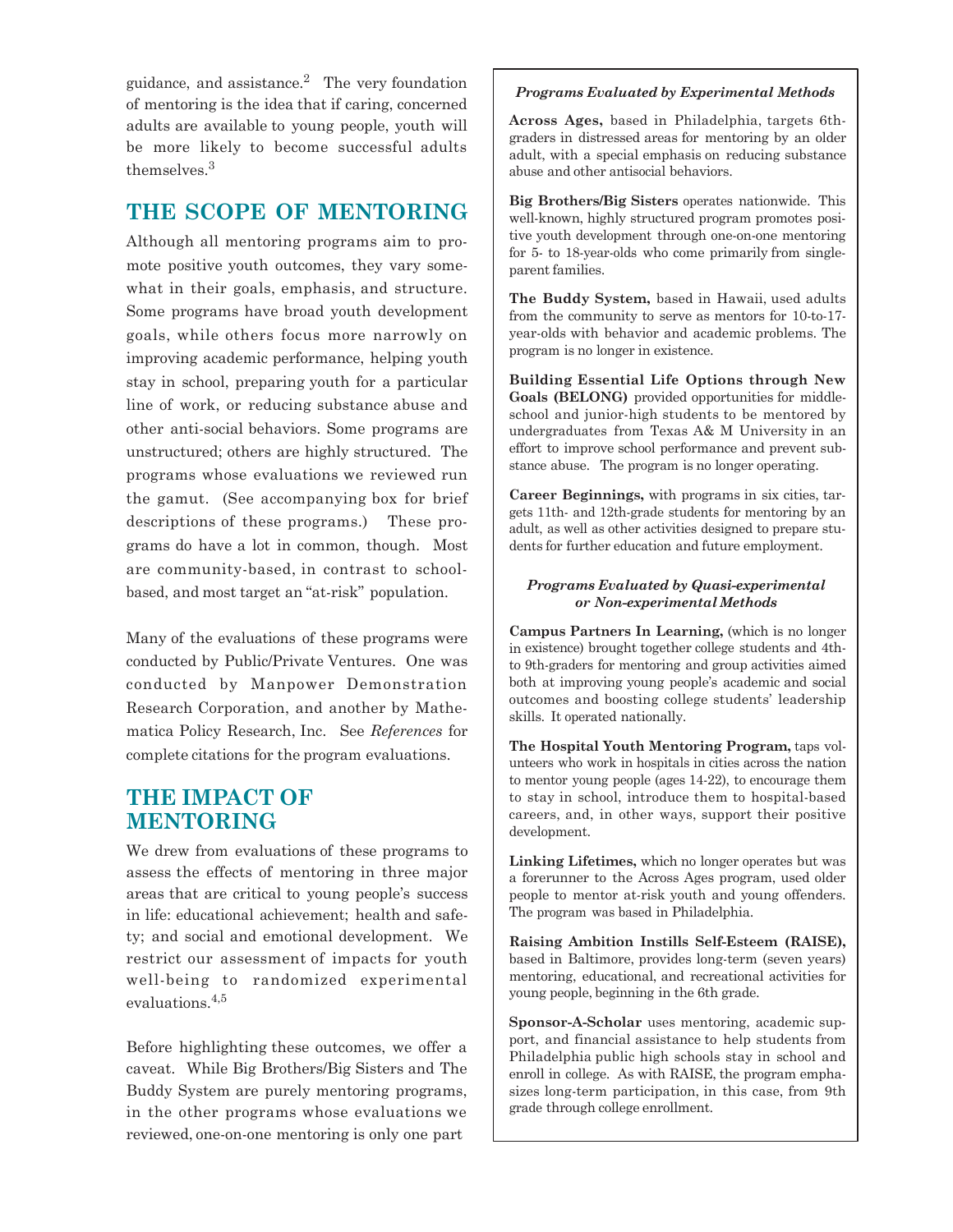of a comprehensive strategy to improve youth outcomes. Other parts of that strategy might include workshops for parents, a life-skills curriculum for youth, individual tutoring, or financial support for college, for example. So it could be that other factors in addition to mentoring itself might have contributed to the documented outcomes.

## **Educational Achievement**

Because academic achievement is a key predictor of socioeconomic status, it is not surprising that many mentoring programs emphasize improving the academic and cognitive skills of young people. What the evaluations found:

### **Overall, youth participating in mentoring relationships experience positive academic returns.**

- **Better attendance.** Youth participating in mentoring programs had fewer unexcused absences from school than did similar youth not participating in these programs. For example, youth in Big Brothers/Big Sisters skipped half as many days of school as did the control youth. And youth participating in the Across Ages program showed a gain of more than a week of attended classes, compared with nonprogram youth. Such results were consistent across all three studies that examined attendance.
- **Better chance of going on to higher education.** An evaluation of Career Beginnings, an academically oriented program, found that participants were somewhat more likely to attend college than non-participant youth. Of youth enrolled in this program, for example, 53 percent were enrolled in college the first year after high school graduation, compared with 49 percent in the control group.

### ■ **Better attitudes toward school.** Two evaluations of the Across Ages program each showed that mentored youth had better attitudes toward school than non-mentored youth. In addition, teachers viewed youth mentored in the BELONG program as placing a higher value on school than non-mentored youth.

**Further evaluation is needed to confirm whether mentoring improves grades.**  Youngsters who were mentored through the Big Brothers/Big Sisters program experienced modest gains in their GPAs over time. These gains were strongest among minority females, who had GPAs of about a "B-" compared to a "C+" for minority females who were not in the program. However, youth did not have significantly better grades as a result of their participation in Across Ages. Youth mentored through the BELONG program were less likely to fail math, but not other subjects.

# **Health and Safety**

The main health and safety outcomes targeted by mentoring programs are those related to substance use and delinquent behavior. What the evaluations found:

**Mentoring approaches show promise in the prevention of substance abuse.**  The experience of Big Brothers/Big Sisters is again illustrative. Youth mentored through these programs were 46 percent less likely than youth in a control group to initiate drug use during the period of the study (18 months). For minority youth, the impact was even stronger. They were *70 percent* less likely to initiate drug use than other similar minority youth who were not in the program. The same pattern was found with alcohol use. Youth in Big Brothers/Big Sisters were 27 percent less likely than control group youth to initiate alcohol use during the study period. Female minority youth in the program were about half as likely as other minority females to do so. Two other studies also examined substance use. One showed a similar pattern; the other found that mentored youth were less likely than non-mentored youth to initiate drug use over the long-term, but not in the short-term.

**Mentoring relationships appear to reduce**  *some* **negative youth behaviors.** Of the four programs that evaluated behaviors related to delinquency, all showed evidence of reducing some, but not all, of the negative behaviors examined. Mentored youth in the BELONG program committed fewer misdemeanors and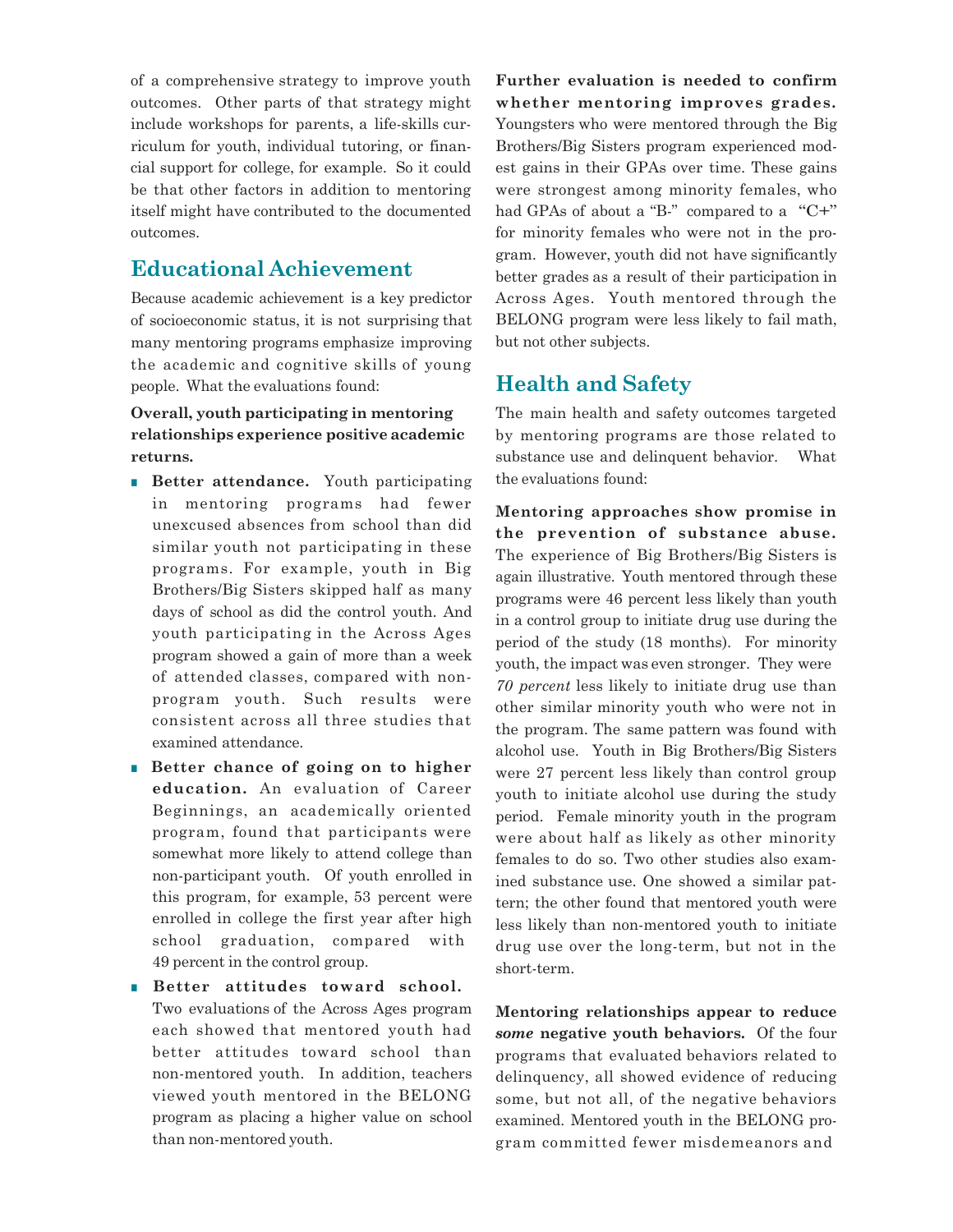felonies after program participation (offenses were reduced from 4 percent to 1 percent). In the case of Buddy System participants, youth with a prior offense history were less likely to commit a major offense as a result of program assignment (38 percent compared with 64 percent of control group youth). Using the Big Brothers/Big Sisters example, youth who were mentored were almost one-third less likely to hit someone than youth who were not. Results from a study of the Across Ages program indicate similarly that youth participating in mentoring programs were less likely to engage in what is described as "problem behavior."

Some specific negative behaviors, however, appear to be unaffected by participation in mentoring programs. For example, there were no significant differences between youth mentored through Big Brothers/Big Sisters and the control group on such measures as how often the youth stole or damaged property over the past year, were sent to the office at school for disciplinary reasons, were involved in a fight, cheated, or used tobacco.

## **Social and Emotional Development**

Mentoring enhances many aspects of young people's social and emotional development. What the evaluations found:

**Participating in mentoring promotes positive social attitudes and relationships.**  For example, youth who received mentoring (in addition to other program activities) through the Across Ages program had significantly more positive attitudes toward school, the future, the elderly, and helping behaviors than youth in the comparison group; this finding is consistent in both studies that examine these outcomes. One additional study evaluated the impact of mentoring programs on the social relationships of youth. This study found that participants in Big Brothers/Big Sisters felt that they trusted their parents more and communicated better with them. Participants also felt they had better emotional support from their friends than

youth who were not involved in the program. This latter finding was especially true for minority males.

**Mentoring relationships do not consistently improve young people's perceptions of their worth.** Findings on this outcome across three studies are inconclusive; however, one of these studies provides some insight into how mentoring programs may indirectly influence young people's sense of self-worth. That study – an evaluation of Big Brothers/Big Sisters – found that mentoring improved parental relationships and scholastic confidence, which then not only enhanced young people's academic performance but also their overall sense of self-worth.

### **LESSONS FOR AND FROM MENTORING**

Mentoring is not always effective at enhancing youth development. Non-experimental methods – which lack the rigor of the experimental methods that produced the impact findings reported above – can nevertheless provide insights into the specific characteristics and practices that may make the difference between a mentoring program that works and one that doesn't. Here we draw two sets of lessons from these studies.

### **Characteristics of Successful Mentoring Relationships**

**The longer the mentoring relationship, the better the outcome.** For example, an analysis of Big Brothers/Big Sisters programs showed that, compared to non-mentored youth, "Little Brothers" and "Little Sisters" involved in mentoring relationships that lasted more than 12 months felt more confident about doing their schoolwork, skipped fewer school days, had higher grades, and were less likely to start using drugs or alcohol. Youth in one-on-one mentoring relationships of shorter duration (3-6 months) experienced no significant improvements in academic, social, and substance use outcomes. Those involved in relationships of even briefer duration actually felt less confident about doing their schoolwork and had a substantially lower sense of self-worth. $6,7$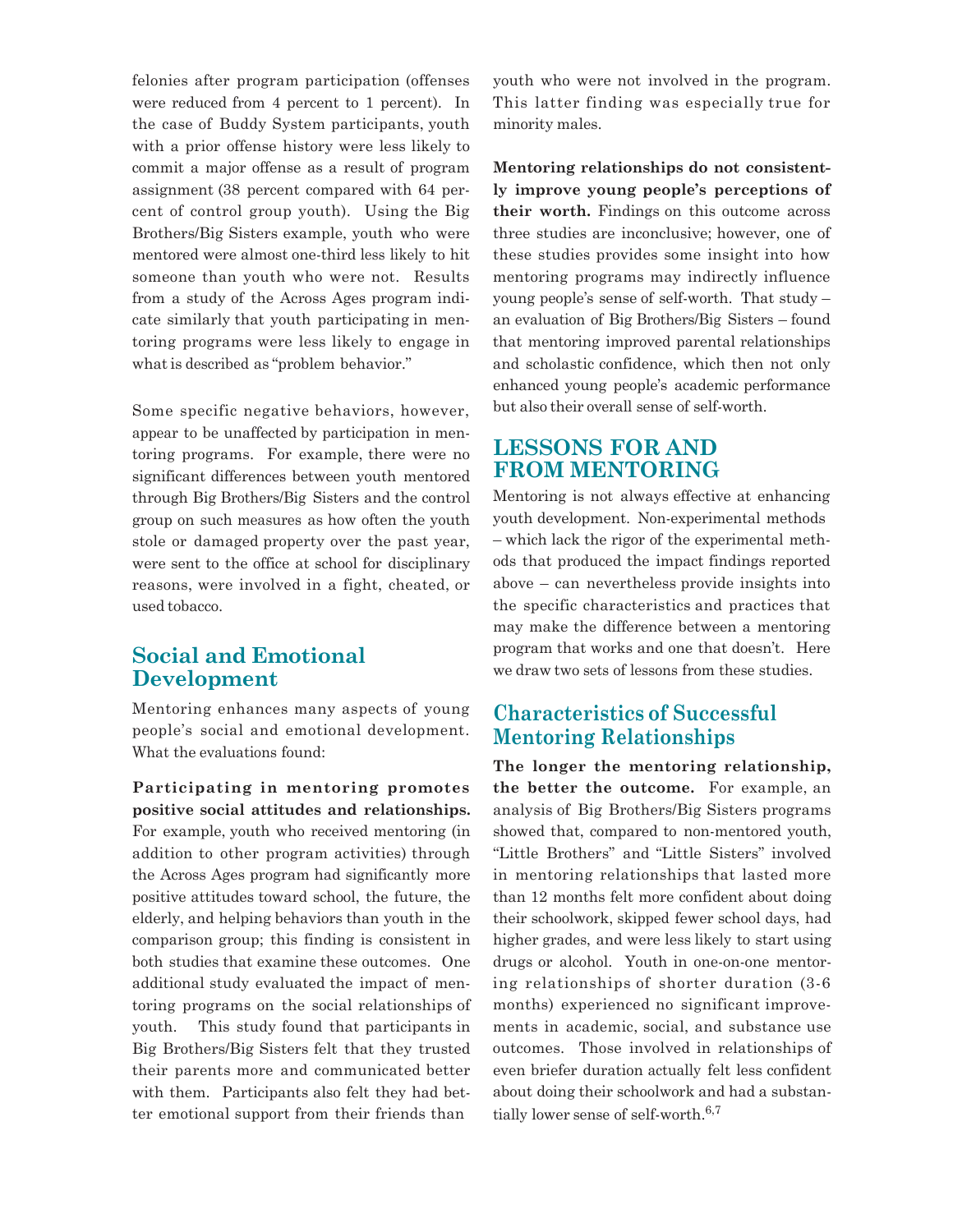**Youth are more likely to benefit if mentors maintain frequent contact with them and know their families.** Young people whose mentors contacted them most often had significantly better outcomes than comparison groups on a range of indicators: higher grades, college attendance, greater confidence about schoolwork, fewer school absences, and less initiation of drug use. $8 \text{ In contrast, young people}$ who saw or spoke rarely with their mentors experienced no benefits from program participation, and may even have experienced harm. For example, they showed lower self-esteem, compared with non-participants.<sup>9</sup> In much the same way, a study of the Sponsor-A-Scholar program found that young people who said their mentors knew their parents well had higher GPAs and higher levels of college attendance than young people for whom this was not the case. Consider just college attendance. Youth who felt that their mentors knew their family well were almost one and one-half times more likely to enroll in college than those who said their mentors did not. Even more striking, these youth were about three times more likely to be attending college two years after high school graduation.

**Young people who perceive high-quality relationships with their mentors experience the best results.** Studies of multiple mentoring programs show that young people with the most positive perceptions about these relationships earned higher grades, were considered to be better students, were more likely to go to college, and were less likely to start using drugs and alcohol. Those who ranked these relationships in the "moderately-positive" range experienced improvements on some academic and behavioral measures. Those who gave these relationships the lowest ranking showed virtually no positive results.

**Overall, young people who are the most disadvantaged or at-risk seem to benefit the most from mentoring.** Consider the Sponsor-A-Scholar experience. Participants in the program who made the most gains were those who had fewer resources already at their

disposal. That is, these young people came from families that provided them with the least support, attended some of the poorest-performing schools, had the lowest initial GPAs, and were the least motivated when they first became involved in the program. Yet after being mentored, 9th graders who entered the program with the lowest GPAs improved their grades in school significantly and, two years after high school graduation, were more likely to attend college than similar youth in the control group. Young people who entered the program with good grades and attendance records remained on a plateau; they didn't drop behind on these measures, but they didn't advance either. Similar patterns were found for participants in Big Brothers/Big Sisters programs.

While research indicates that the most disadvantaged youth seem to benefit the most from mentoring programs, we do need to keep a qualification in mind: Some very at-risk young people did not make it into the Sponsor-A-Scholar program. To be eligible, youth had to show evidence of motivation and had to be free of problems that would tax the program beyond its capabilities. Such a threshold for participation was common across different programs.

## **Program Practices that Enhance Quality Mentoring**

**Mentoring programs need structure and planning to facilitate high levels of interaction between young people and their mentors.**10 Supervision of the match was the program practice most associated with close mentoring relationships. Mentors and their mentees met at the highest rates in programs that provided regular supervision, and at the lowest rates when such supervision was lacking or inadequate. Poorly supervised matches were also more likely to be disbanded because of loss of interest. Training for mentors both before and after they are matched with youth also appears to be key to successful mentoring relationships. Mentors who received the most hours of training had longer lasting matches.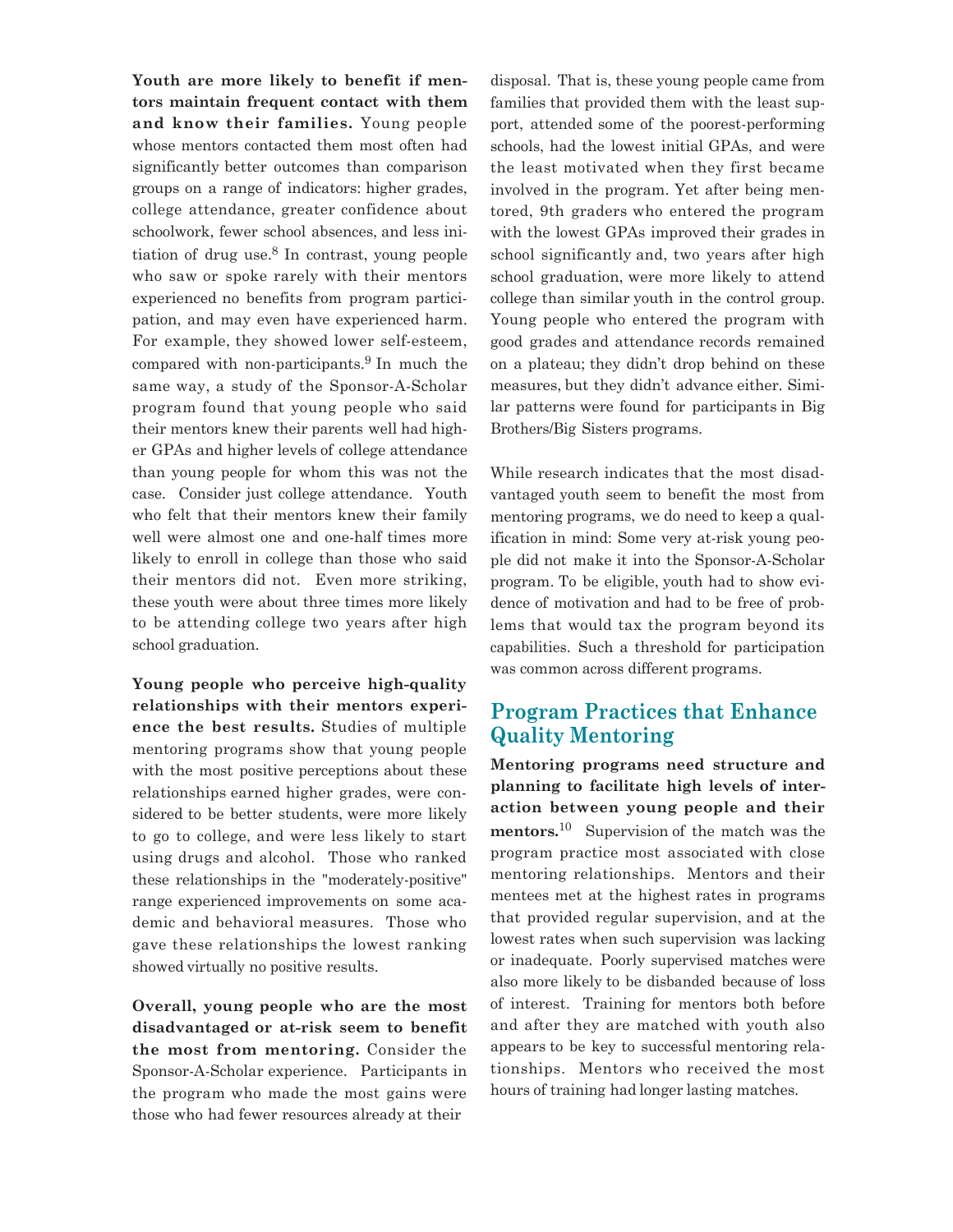**Mentoring programs that are driven more by the needs and interests of youth – rather than the expectations of the adult volunteers – are more likely to succeed.** Programs based on a "developmental" approach to mentoring, instead of a "prescriptive" approach, tended to last longer and be more satisfying for both mentor and mentee. In the developmental approach, mentors spent a lot of time initially getting to know their mentees, were flexible in their expectations of the relationships, and took their cues about what activities they would engage in with their mentees from the youth themselves. In the prescriptive approach, mentors viewed *their* goals for the match as paramount and required the youth to take equal responsibility for maintaining the relationship and assessing how it was working out. An in-depth, nine-month study of 82 Big Brothers/Big Sisters matches found that matches based on a prescriptive approach developed growing tension, which led, in part, to the abandonment of the relationship. Two-thirds of the mentors and mentees in prescriptive matches no longer met nine months after the first study interview, whereas only about 10 percent of the developmental relationships had ended.

### **SUMMARY**

We looked across a series of well-designed, rigorous evaluations that provide evidence about and insights into the effects of mentoring programs on at-risk youth in three broad areas: educational achievement; health and safety; and social and emotional development. Because so much of the success of these programs depends on the quality of mentor-mentee relationships, we also looked at studies that identify program practices and characteristics that appear to promote positive mentoring relationships. By a number of indices – for example, school attendance and attitudes, relationships with parents and peers, behavior in relation to drug and alcohol use – many mentoring programs seem to be doing a good job at improving youth outcomes. Not all mentoring relationships are successful for reasons that may range from a lack of program structure, to a lack of training and supervision for mentors, to a lack of commitment. However, sustained, positive relationships with regular interaction, flexibility, and a focus on the interests and needs of the mentee appear to be successful. The overwhelming

conclusion that can be drawn from the evidence is that mentoring programs can be beneficial to atrisk youth.

### **IMPLICATIONS FOR POLICY AND PRACTICE**

The most important policy implication that emerges from our review of rigorous experimental evaluations of mentoring programs is that these programs appear to be worth the investment. The finding that highly disadvantaged youth may benefit the most from mentoring programs reinforces this point. In light of such evidence, policy makers, educators, social service providers, and members of the general public who are concerned about improving the life chances of at-risk youth have good reason to implement and support these programs. But in doing so, they should keep a few considerations in mind.

One consideration is the need to ensure that the *supply* of mentors matches the potential *demand*  for mentors. While research underscores the value of mentoring relationships, the pool of adults currently willing and able to serve as mentors is limited. Many successful professionals, who might make excellent role models for at-risk youth, may feel they are unable to make the required time commitment. Retirees might have the time to serve as mentors but might have minimal discretionary funds to spend on typical mentoring activities, such as going with their mentees to movies, museums, professional sporting events, or restaurants. College students may have direct access to university facilities and may have special empathy for young people, but might find it difficult to make a longterm commitment to mentoring and might have little access to transportation. In addition, some potential mentors might be afraid to venture into the neighborhoods that are most in need of positive role models for youth. Policy makers and administrators of youth programs need to address such constraints.

A second consideration is to recognize that successful mentoring goes beyond recruiting mentors and matching them with youth. Maintaining young people's enthusiasm for and interest in these relationships is equally vital to keeping youth involved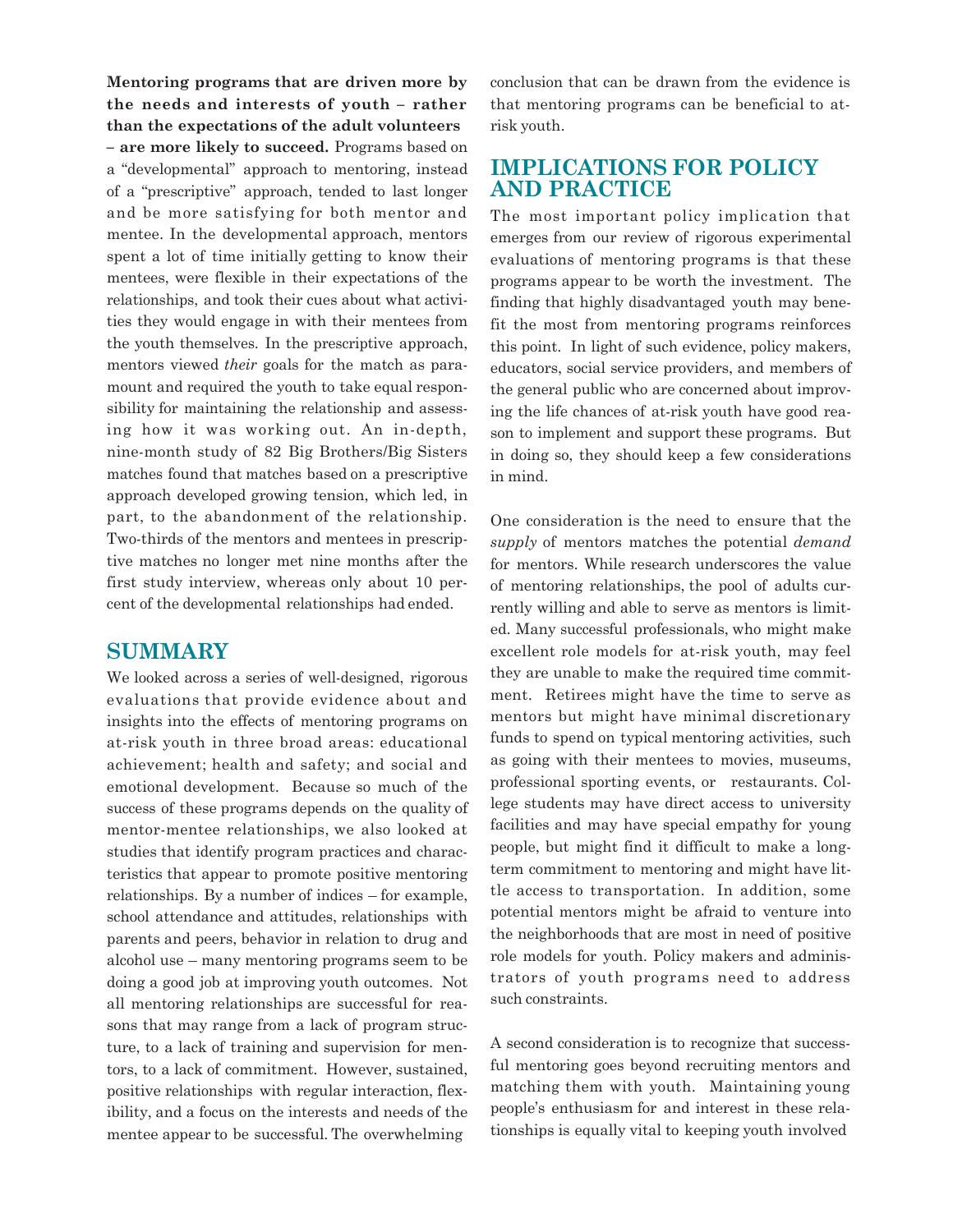long enough to benefit from mentoring. Here, careful and ongoing program implementation is the key, as the research findings suggest. Such implementation includes building a highly qualified staff and a strong infrastructure. This, in turn, makes it possible to provide screening of potential mentors, effective training for mentors, follow-up to ensure that mentors and mentees meet regularly, and proactive monitoring of mentoring relationships so that program staff can help solve problems before they lead to the dissolution of these relationships.

All of this takes money, which leads to our final consideration. Quality mentoring doesn't come cheap. According to one estimate, a quality mentoring program has a median cost of about \$1,000 annually per youth, not including donated time and resources.<sup>11</sup> Yet, given the documented positive outcomes from mentoring atrisk youth, government agencies, foundations, and generous individuals may want to find ways to increase their support of well-implemented mentoring programs.

### **CONCLUSION**

There is an expanding knowledge base about mentoring programs, as this *Research Brief*  confirms, but there are still unanswered questions. For example: Is group mentoring as successful as one-on-one mentoring? Are some types of mentoring activities more effective than others? How does effective mentoring "look different" when implemented for different age groups? How can effective mentors be recruited? What is the optimal staff and budget needed to recruit, train, and support mentors? Further research to address such questions may be helpful to those seeking to implement these programs.

Meanwhile, those involved in developing policies and practices to help at-risk youth might occasionally want to revisit the rationale for mentoring programs. One way to do that is to relate mentoring to that line from a song immortalized by jazz great Billie Holiday: "God bless the child who's got his own." Children who have "got their own" – in the sense of

having adults in their lives who care about them, are willing and able to nurture their development, and are good role models for them – have the best chance of growing up to become responsible, productive, caring adults themselves.

This *Research Brief* summarizes a longer report by Susan M. Jekielek, M.A., Kristin Anderson Moore, Ph.D., and Elizabeth C. Hair, Ph.D., which was prepared for the Edna McConnell Clark Foundation. This report draws on evaluations of mentoring programs by Public/Private Ventures, Manpower Demonstration Research Corporation, and Mathematica Policy Research, Inc. For more information on this report, *Mentoring Programs and Youth Development: A Synthesis,* call the Child Trends' publications office, 202-362-5580.

Child Trends is a nonprofit, nonpartisan research center that studies children and families. For additional information on Child Trends, including a complete set of available *Research Briefs,* please visit our Web site, www.childtrends.org.

Child Trends gratefully acknowledges the John D. and Catherine T. MacArthur Foundation for support of its *Research Briefs* series. Additional support for Child Trends' communications efforts is generously provided by the David and Lucile Packard Foundation, the William and Flora Hewlett Foundation, and the Annie E. Casey Foundation.

#### Editor: Harriet J. Scarupa

Research Assistant: Stephanie Cochran

#### Endnotes

<sup>4</sup>No evaluation strategy has been identified that can approximate the results provided by a well-implemented random assignment experimental design (Hollister, R.G., & Hill, J. 1995. Problems in the evaluation of community-wide initiatives. In J. P. Connell, A. C. Kubisch, L.B. Schorr, & C. H. Weiss (Eds.), *New approaches to evaluating community initiatives: Concepts, methods and contexts.* New York: The Aspen Institute.) Over the past decade, a number of researchers have attempted to duplicate the results from experimental studies using a variety of other non-experimental approaches, with unsatisfactory, even contradictory, results. For references to these studies, see the full report (*Mentoring Programs and Youth Development: A Synthesis*).

<sup>1</sup>Allen, J., Aber, J., & Leadbeater, B. (1990). Adolescent problem behaviors: The influence of attachment and autonomy. *Psychiatric Clinics of North America 13,* 455-467.

<sup>2</sup>For example, see Mentoring, U.S. Department of Education, Office of Research Consumer Guide Number 7 at www.ed.gov/pubs/OR/Consumer Guides/ mentor.html.

<sup>3</sup>Scales, P., & Gibbons, J. (1996). Extended family members and unrelated adults in the lives of young adolescents: A research agenda. *Journal of Early Adolescence, 16*(4), 365-389.; Furstenberg, Frank (1993). How families manage risk and opportunity in dangerous neighborhoods. In W. J. Wilson (Ed.), *Sociology and the Public Agenda* (pp. 231-258). Newbury Park, CA: Sage.; Rutter, M. (1987). Psychosocial resilience and protective mechanisms. *American Journal of Orthopsychiatry, 57,* 316-331.